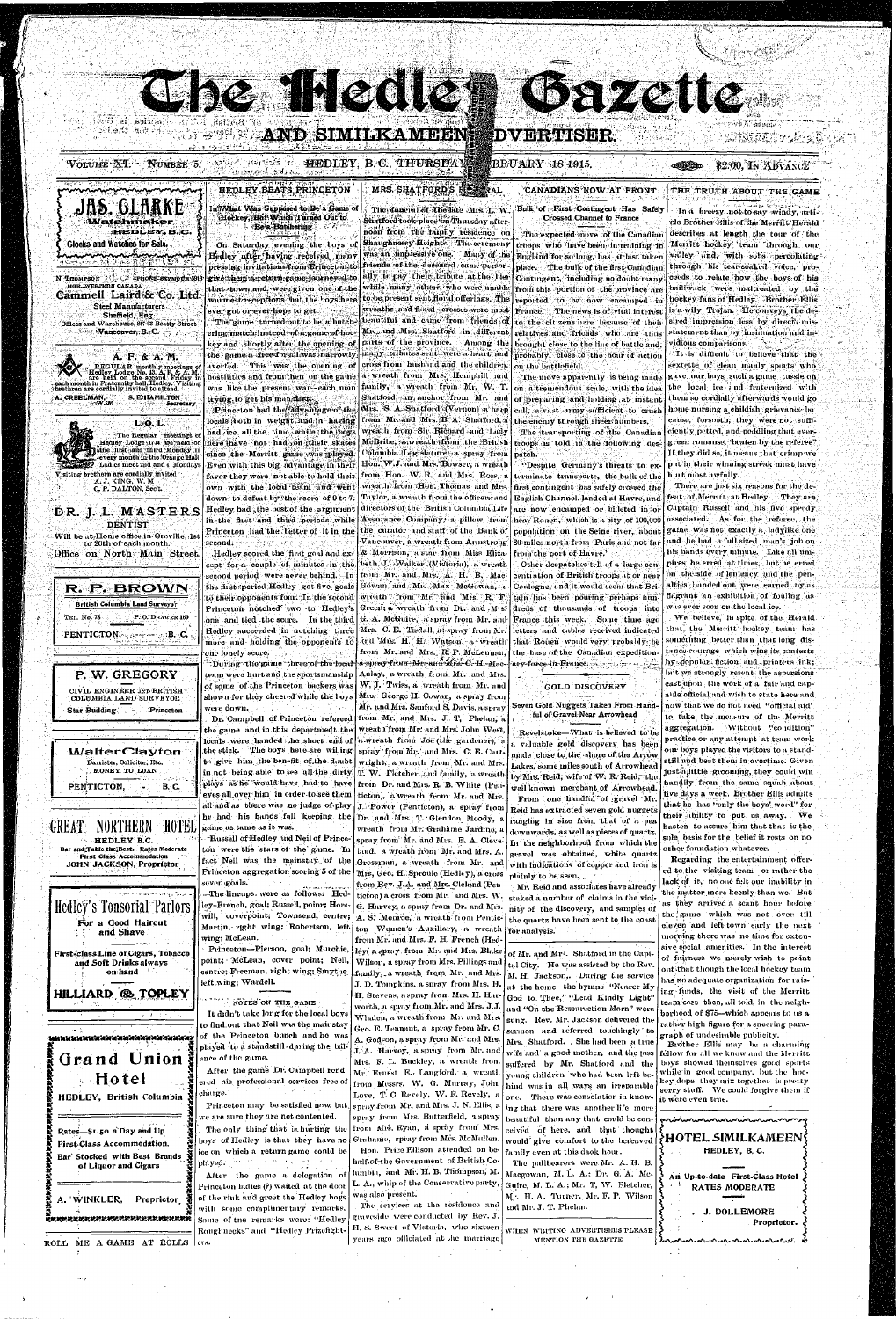#### "THE HEDI EY GAZE ITE FEB IS, 1915

## The Bedley Gozette Similkameen Advertiser

#### Subscriptions in Advance 32.00 Per Year.......

**Advertising Rates** Measurement, 12 lines to the inch.

Measurement, 12 mes to the mean of the model and increase inch. \$1,00 for one insertion. 25 cents for<br>each subsequent insertion. 25 cents for<br>each subsequent insertion. Over one inch.<br>10 cents per line for first insertion (Where more than one claim appears<br>in notice, \$2.59 for each additional<br>claim.)

WM. C. MARTIN, Managing Editor.

New Moon Fúll Moon First quar. Last quar. 1915 1915 Sun. Mon. Tues. Wed. Thu. Fri. Sat  $-10 - 11 - 12$  $^{\circ}$  . S  $\mathbf{0}$ - 13.  $14 = 15 - 16 = 17 - 18 = 19 = 20$  $24 - 25 = 20$  $27$  $21$  $-22 - 23$  $2\%$ 

#### **"PRODUCTION"**

With the money stringency for a year-before the war, and the outbreak of the war, British Columbia was heought up with a jetk says the Ouineen Herald. A large portion of the population was caught with an overload of real estate and with large payments to meet. Since then there has been time for reflection, and the more sagacious have reflected. For years | this province was bounding forward (in certain lines) because money was free and easy to get. Values were enhanced far beyond their actual worth, and when the crash came the people saddenly awoke to the fact-that while they had been boosting prices they had neglected what is most vital, production. British Columbia started off the most favored province in the dominion from the standpoint of natural resources. Yet it has always been an importer. At the present time this province is importing double her exports. For this there is no excuse, except that, from the provincial government down to the pick and shovel man, the people have all been gambling in one form or another. This can not go on any longer, and already those who can be numbered among the big men of the province have started in to produce something. That their lead will be followed is reasonably sure. Certain it is that until the population of the province becomes a working and a producing population the province cannot take the place in the dominion to which it is entitled. Production is the backbone of every country. Every man, women and child can produce something. Let our motto in future be, "Production" mine farm, fish or manufacture. The producer is the only one entitled to be known as a "good citizen and a good man."

bushels in this year's food crop, and a trengadous reduction in meals and foodstaffs. will be converondingly war in history terminates this year.

Prices for grain and live stock-will rule high, and in putting forward extraordinary efforts to help to meet the shortage, the farmers of Canada will greatly increase their own incomes.

More important still, from a higher viewpoint, by raising to the emergency Canadian agriculturists will uphold the hands of the British people, who for generations, by their own exer t'ons, almost unaided, have maintain ed the Imperial navy as the chief guarantee and defender of our freeguarantee and detender of our tree-constitution, sour or gassy stomach.<br>dom and security. Profound material ONE MINUTE after you take it the and supreme athical considerations

shortinge of several hundred million demand that the farmers expand their wheat crop and conserve their herds. The appeal is driven home by convindin William of the demand for fring messages from Sir Robert Borden Hon. W.T. White: Mr. O. C. James, great, even if the most destructive and other authorities upon public affairs. It only remains for the farming community to live up to its previous reputation for hard sense and enthusiastic patriotism.

## SPOONFUL SURPRISES MANY

**ACTION OF SINGLE** Hedley people who bought the simple mixture of huckthorn bark, glycerine, etc., known as Adler-i-ka, are<br>sarprised at the INSTANT effect of a SINGLE SPOONFUL. This remedy is so complete a howel cleanser<br>that it is used successfully in appen-<br>dicitis. Adler i-ka acts on BOTH up-<br>per and lower bowel and ONE SPOON-FUL releives almost ANY CASE of gasses rumble and pass out. (Name of druggist.)



**SUBSCRIBE FOR** 

**Financial Assistance for** 

**Businesslike Farmers Willi** 



Entire Stock at Reduction Prices. Here are a few of them. Look them over, they will interest you.

## Men's Clothing

The finest quality of all wool serges and fancy worsteds. All this season's goods and strictly up-to-the-minute styles. \$28.00 Suits, sale price......\$21.00 25.00 Suits, sale price...... 19.50 22.50 Suits, sale price...... 17.50<br>\$18 and \$20 Suits, sale price 10.50  $22.50, $18$  and  $$16$  O'coats... 11.50

## Men's Shoes

<u> Markata ya shekara wa shi na matu ya kutoka matu ya matu ya matu ya matu ya kutoka ya kutoka matu ya k</u>

Included in this is the well known Geo. A. Slater Invictus shoes in patent leathers, velour calfs, tans and kangaroo stock made up in the latest styles and of the best workmanship. Also<br>medium and heavy working shoes  $6.50$  heavy dress shoe.......\$5.10 

## Men's Underwear

English and Stanfield's manufacture. Guaranteed all fine wool 7.00 per suit, sale price  $$5.15$ 5.00 per suit, sale price 50 400-3.50 3.50 per suit, sale price  $2.30<sub>1</sub>$ 4.00 per suit, sale price  $2.90<sub>1</sub>$ 100 pieces of Stanfield's heavy underwear at \$1.00 a garment, any label.

#### WAR AND THE FARM

The Agricultural War Book, issued by Hon. Martin Burrell, should and will bring a hearty response from the intelligent and patriotic farmers of Canada. A striking foreword by the Minister of Agriculture explains an unprecedented situation in a way that cannot but appeal effectively to an element of the population which has never been lacking in either national or Imperial sentiment. At the present moment self interest runs hand in hand with love of country and fidelity to the Empire.

As Mr. Burrell says, a great many of the 20,000,000 men mobilized in Europe have been withdrawn from the land in neutral, as well as belligerent, countries. Not only have these millions ceased to be producers, they have actually become destroyers of food. The inevitable result will be a

| Men's Dress Shirts with or<br>$3.3 - 2.7 - 3.7$<br>without collars in a variety of<br>Men's Working Gloves<br>Men's Hats<br>patterns.<br>2.50 shirts<br>\$1.75<br>1.60, 1.50 and 1.25, sale price $$1.00$<br>Fifty Stetson Hats, regular<br>2.00 and \$2.25 shirts<br>1.50<br>\$3.65<br>5.00, sale price<br>$1.50$ shirts<br>1.00<br>4.00 and 3.00 values at<br>1.60<br>Men's working shirts<br>Fifty pieces odd sizes boys'<br>2.50 all wool, heavy, to clear \$1.65<br>underwear, regular 1.50 values,<br>Fifty or sixty odd sizes in<br>sale price 25c per garment.<br>heavy shirts, regular<br>Men's Sweaters and<br>2.25, 2.00 sale price to clear<br>1.05<br>1.50 Heavy Drill shirts<br>\$1.15<br>Cardigan Jackets.<br>Big Reductions on Fancy Hose,<br>1.25 Heavy Drill Shirts<br>.95<br>$3.50$ and $4.00$ sale price<br>1.00 Heavy Drill Shirts<br>.75<br>\$2.15<br>Ties, Suspenders, Garters, Etc,<br>the company of the | Men's Pants<br>Men's odd pants are going at<br>these slaughtering prices.<br>\$5 & \$6 fine worsted pants at \$3.25<br>4.50, 4, 3.50 down to \$2, at\$1.95<br>Men's Shirts | $5.00$ women shoes at $\dots \dots$ 3.50<br>Heavy miners boots, French<br>Calf Top and nailed soles.<br>8.00 sale price\$6.85<br>$15 \text{ pr}$ Ladies' pumps at\$2.65 | <b>Rubbers</b><br>100 pr., Ladies Rubbers,<br>regular 1.10 at<br>65c<br>50 pr., Men's Rubbers,<br>$\overline{.95c}$<br>$\therefore$ regular 1.35 at<br>50 pr., Tennis Shoes, reg<br>85c<br>$1.50$ and $1.25$<br>25 pr., Ladies Tennis Shoes<br>.70e |
|-----------------------------------------------------------------------------------------------------------------------------------------------------------------------------------------------------------------------------------------------------------------------------------------------------------------------------------------------------------------------------------------------------------------------------------------------------------------------------------------------------------------------------------------------------------------------------------------------------------------------------------------------------------------------------------------------------------------------------------------------------------------------------------------------------------------------------------------------------------------------------------------------------------------------------------|----------------------------------------------------------------------------------------------------------------------------------------------------------------------------|-------------------------------------------------------------------------------------------------------------------------------------------------------------------------|-----------------------------------------------------------------------------------------------------------------------------------------------------------------------------------------------------------------------------------------------------|
|                                                                                                                                                                                                                                                                                                                                                                                                                                                                                                                                                                                                                                                                                                                                                                                                                                                                                                                                   |                                                                                                                                                                            |                                                                                                                                                                         |                                                                                                                                                                                                                                                     |

A look through this Stock will convince you that this is strictly a "Slaughter Sale". These bargains must be seen to be appreciated. All Goods at Sale Price are for cash.

#### ORDERS GIVEN PROMPT MAIL **ATTENTION**

H. G. FREEMAN Men's Furnisher Hedley, B. C.